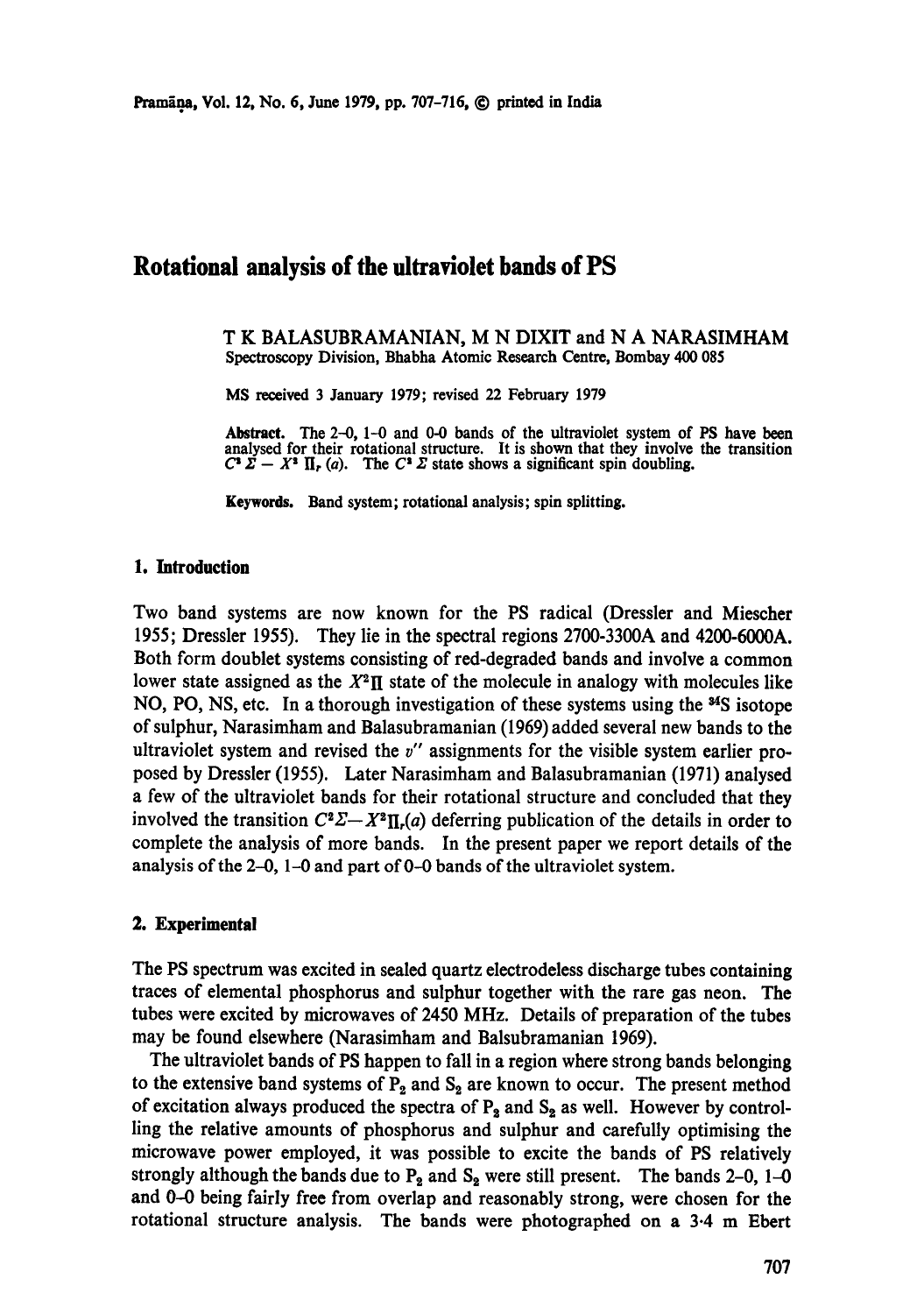grating spectrograph in the third order at a dispersion of  $0.73A/mm$ , employing Kodak 103-a-0 emulsion. Exposure times of the order of 1-2 hr were needed. Thorium atomic lines emitted from an electrodeless discharge lamp served as wavelength standards, their wavelengths being taken from the tables of Zalubus (1960). The plates were measured on a Zeiss Abbe comparator. The resolution achieved was such that two lines  $0.2 \text{ cm}^{-1}$  apart were just resolved.

#### **3. Results and discussion**

## *3.1. Identification of the transition*

The ultraviolet bands of PS form a doublet system with a doublet separation of about  $321.3 \text{ cm}^{-1}$ . Each band consists of two close heads separated by roughly  $4 \text{ cm}^{-1}$ . As has been stated earlier the lower state of this system is the same as the lower state of the visible system now known to involve the transition  $B^2\Pi_r(a)$ - $X^2\Pi_r(a)$  (Jenouvrier and Pascat 1978). Thus the ultraviolet bands represent a transition to a  ${}^{2}\Pi(a)$  lower state. That this state must be identical with the ground state of PS has already been established by Dressier (1955). In figures 1 a, b and c are shown the rotational structure of the  $2-0$  and one sub-band of the  $1-0$  bands. Examination reveals the presence of six branches per sub-band of which two are relatively more intense suggesting that these must be  $Q$  branches. The presence of  $Q$  branches indicates a transition for which  $\Delta \Lambda = \pm 1$ . This implies that the upper state C must be either  ${}^{2}\Sigma$  or  ${}^{2}\triangle$ . The presence of two distinct Q branches rather than one rules out a  $^2\triangle$  (case a) state as the initial state. On the other hand, the unmistakable presence of a total of 6 branches in each sub-band shows that we are in fact dealing with a  ${}^{2}\Sigma -{}^{2}\Pi(a)$  or  ${}^{2}\triangle(b)-{}^{2}\Pi(a)$  transition. It was not possible to invoke the criterion of' first lines' to decide between these alternatives as the structure right up to the head was not clearly resolved. A careful examination of the lines of the strong branches in the sub-band involving the  $X^2 \Pi_{1/2}$  sub-state, failed to reveal any doubling or even a broadening up to the highest members  $(J~50.5)$ ; we were thus forced to conclude that the initial state must be non-degenerate, i.e.  $2\Sigma$ . This conclusion is further corroborated by the observation that the N doublet separation in the upper state increases linearly with  $N$  which is characteristic of a <sup>2</sup> $\Sigma$  state. For a <sup>2</sup> $\triangle$  (b) state, on the other hand, the N doublet separation decreases rather rapidly for the first few  $N$  values and increases, if at all, only at large  $N$  values (Herzberg 1950). The transition therefore is  $C^2\Sigma - X^2\Pi_r(a)$ .

#### 3.2. *Identification of the branches and rotational assignments*

The twelve branches that arise for a  ${}^{2}\Sigma^{-2}\Pi_{r}(a)$  transition are illustrated in figure 2. They fall into two groups of six branches each separated by the spin-splitting in the  $2\pi$  state. The rotational line strengths of the lines of the various branches were first calculated from the expressions of Earls (1935) using a preliminary  $Y(=\frac{A}{B})$ value of 1100. These calculations showed that the branches  $Q_{11}$ ,  $Q_{21}$  and  $Q_{12}$ ,  $Q_{22}$  were the most intense while the branches  $R_{11}$ ,  $P_{11}$ ,  $R_{21}$ ,  $P_{21}$  and  $P_{22}$ ,  $R_{22}$ ,  $P_{12}$ ,  $R_{12}$  were weaker by a factor of roughly 2.5. The Q branches and the branches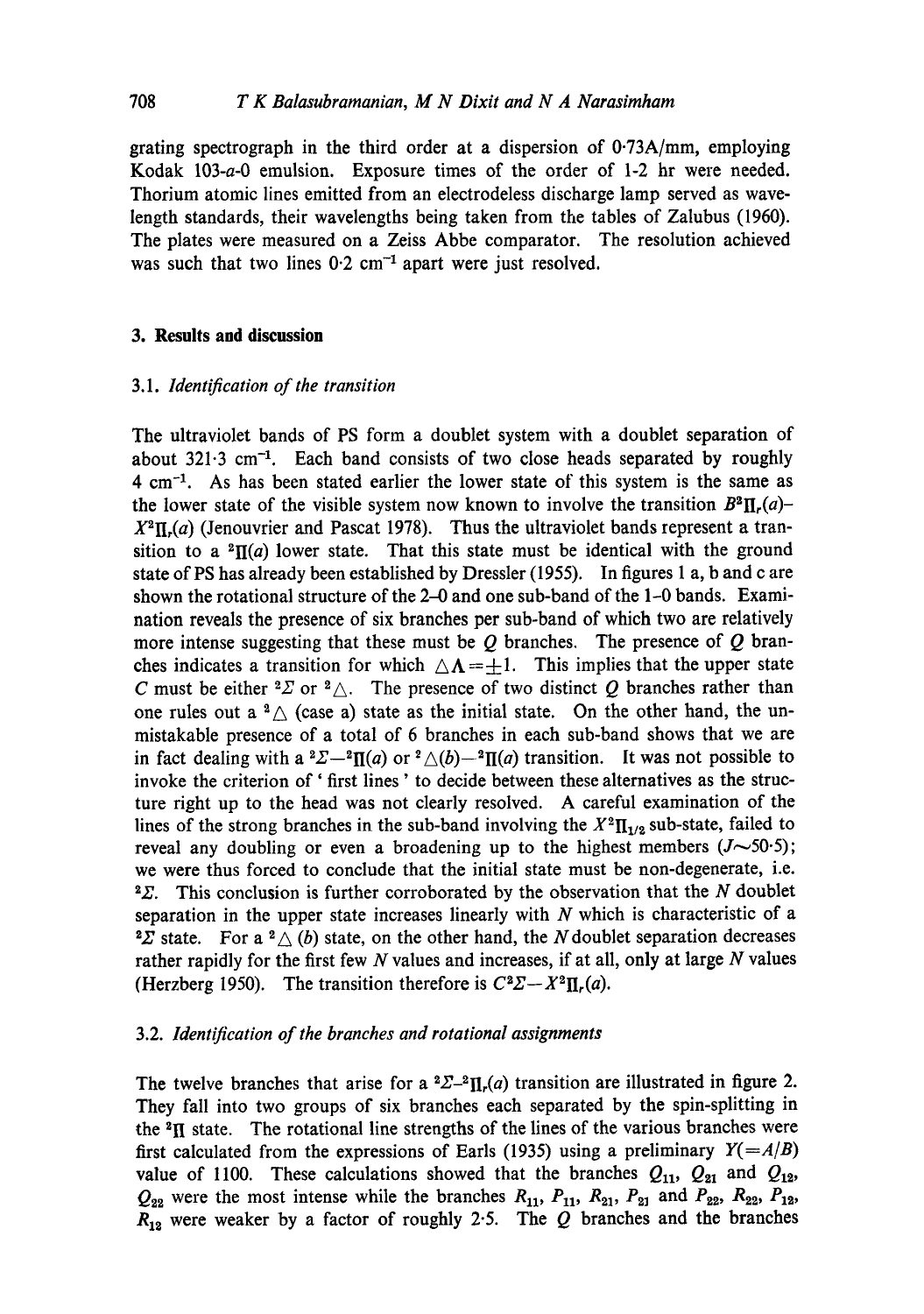

709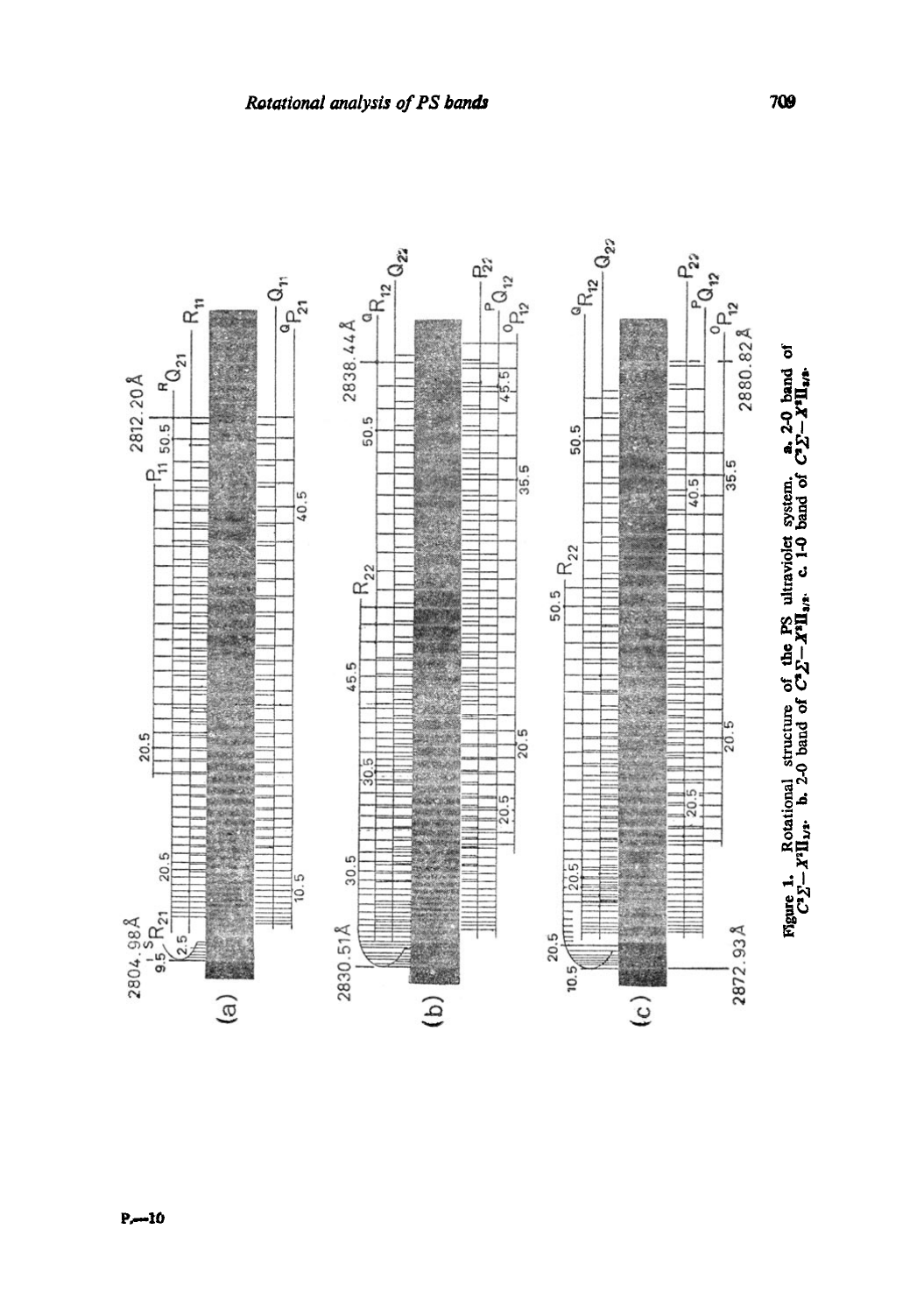

Figure 2. Rotational transitions in  $\Sigma^{2}-\mathrm{H}_{r}(a)$  electronic transition.

 $R_{21}$ ,  $R_{22}$  forming heads quite away from the origins were readily picked out. Thereafter the other branches could be readily identified from their expected intensities.

The pairs of branches  $(R_{11}, Q_{21})$  and  $(Q_{11}, P_{21})$  in the  ${}^2\Sigma - {}^2\Pi_{1/2}$  subband and  $(R_{12},$  $Q_{22}$  and  $(Q_{12}, P_{22})$  in the  ${}^{2}\Sigma - {}^{2}\pi_{3/2}$  sub-band are split only by the spin-splitting in the  $2 \times 2$  state. This splitting in the present case was considerable ( $\gamma$ ~0.015 cm<sup>-1</sup>)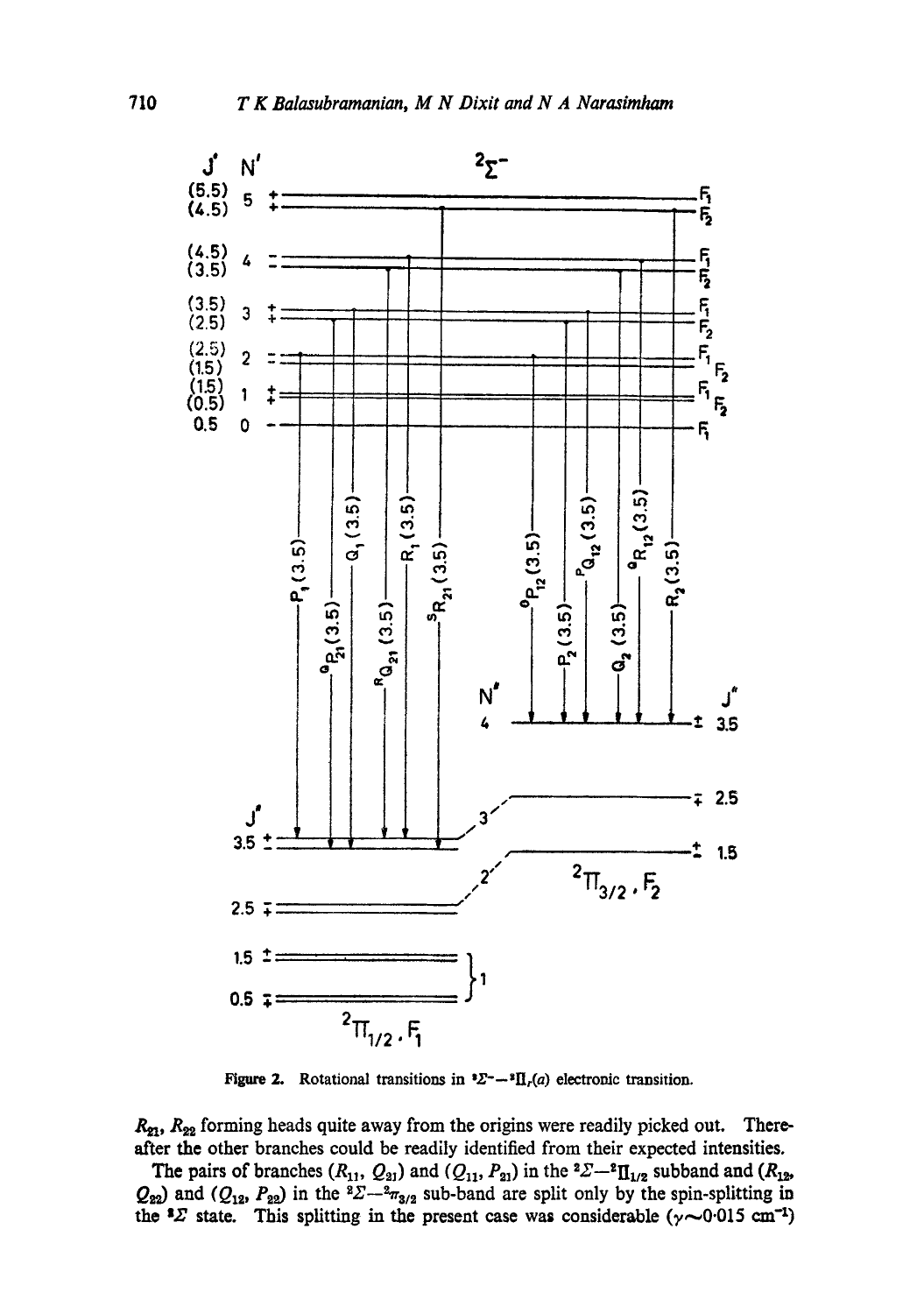and led to a certain complication in the structure of the 2-0 band (see figure la, b). The *J* assignments were carried out using the combination relation

$$
R_{22}(J) - Q_{22}(J+1) = Q_{22}(J) - P_{22}(J+1)
$$
  
=  $R_{12}(J) - Q_{12}(J+1) = Q_{12}(J) - P_{12}(J+1) = 2B_{2}^{(2)}(J+1).$ 

These relations utilise branches from the longer wavelength sub-band and are readily established from a look at figure 2. Terms due to  $D$  and other terms due to  $\Lambda$ -doubling in <sup>2</sup>II<sub>3/2</sub>, expected to be small from theory, have been neglected in the above relation. To effect the J assignments for the lines in the  ${}^2\Sigma-{}^2\Pi_{1/2}$  sub-band we utilise a somewhat different relation (since in this case the  $\Lambda$ -doubling in  $^{8}$ II<sub>1/8</sub> cannot be ignored at least in principle). The relations employed were

$$
R_{21}(J) - Q_{11}(J) = Q_{21}(J+1) - P_{11}(J+1) = (4B'_{\nu} - \gamma)(J+1)
$$

(neglecting D terms). Since the  $P_{21}$  branch closely follows its parent main branch  $Q_{11}$ , its assignment is straightforward and likewise the main  $R_{11}$  accompanying its satellite  $Q_{21}$  could be readily assigned. These assignments could be checked employing the relation

$$
R_{31}(J) - Q_{11}(J) = Q_{21}(J+1) - P_{11}(J+1) = R_{23}(J) - Q_{12}(J)
$$
  
=  $Q_{23}(J+1) - P_{12}(J+1)$  etc.

Of course, several other relations are possible but we chose to use only those relations that employ branches that are strong or are free from overlap. As a final check on these assignments the various branch lines were calculated using the rotational constants derived and these were then compared with the observed spectrum. Most of the lines of the  ${}^2\Sigma-{}^2\Pi_{1/2}$  sub-bands could be reproduced to within 0.08 cm<sup>-1</sup> while for the  ${}^{2}\Sigma-{}^{2}\Pi_{3/2}$  sub-bands the deviations seldom exceeded 0.04 cm<sup>-1</sup>. The larger error in the former case was due to the fact that the corresponding sub-bands of 2-0 and I-0 were badly overlapped while the 0-0 band was relatively weak.

The frequencies of the rotational lines of the various branches along with their assignments may be obtained on request from the authors.

# 3.3. *Determination of the rotational constants*

3.3a. The  $X^2\Pi$  state: The lower  $X^2\Pi$  state with a large spin-splitting parameter  $A\sim 322$  cm<sup>-1</sup> conforms to Hund's case (a) scheme of coupling. Because of this, the rotational terms of  ${}^{2}$ H<sub>1/2</sub> (F<sub>1</sub>) and  ${}^{2}$ H<sub>3/2</sub> (F<sub>2</sub>) may be described separately using ' effective' rotational constants. For the  ${}^2\Pi_{1/2}$  terms we have

$$
F_1(J) = B_{\nu \text{ eff}}^{(1)} J (J+1) - D_{\nu \text{ eff}}^{(1)} J^2 (J+1)^2 \pm (p/2) (J+1/2).
$$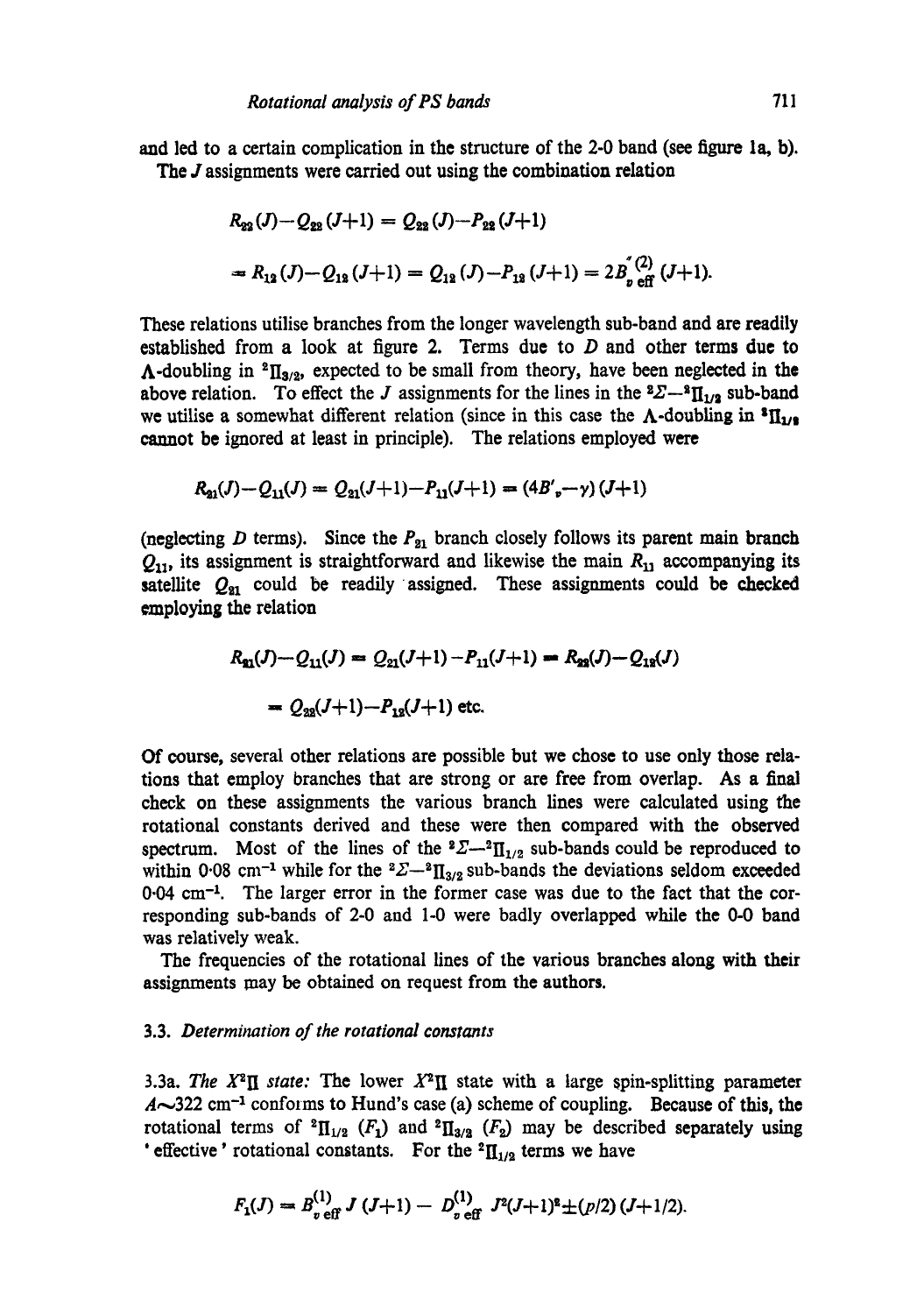The constant p takes account of the  $\Lambda$ -doubling in the  $^{2}II_{1/2}$  substate. For the  ${}^{4}$ II<sub>8/2</sub> terms, likewise, we have

$$
F_{2}(J) = (A-2B) + B_{v \text{ eff}}^{(2)} J (J+1) - D_{v \text{ eff}}^{(2)} J^{2}(J+1)^{2}
$$

The term describing  $\Lambda$ -doubling, expected to be small for  ${}^{2}II_{3/2}$ , has been ignored.

In both 2-0 and 1-0 bands the longer wavelength component  $(^{2}\Sigma - ^{2}II_{3/2})$  were 'dean' and a high accuracy was realised in their measurements. We therefore thought it best to determine the rotational constants from these bands and to determine the other constants relative to these. The relation

$$
\Delta_1 F''_2(J) = R_{22}(J) - Q_{22}(J+1) = Q_{12}(J) - P_{12}(J+1)
$$

$$
= 2B_{p \text{ eff}}^{(2)} (J+1) - 4D_{p \text{ eff}}^{(2)} (J+1)^3,
$$

was used to determine the effective  $B$  and  $D$  constants by the usual graphical proeedure as described by Herzberg (1950).

The difference  $B_{\nu \text{ eff}}^{(2)} - B_{\nu \text{ eff}}^{(1)}$  was evaluated from the relation

$$
Q_{11}(J) - Q_{12}(J) + Q_{21}(J) - Q_{22}(J)
$$
  
= 2(A-2B) + 2 (B<sub>v</sub><sup>(2)</sup><sub>eff</sub> - B<sub>v</sub><sup>(1)</sup><sub>v</sub>) J(J+1),

which utilises the strong  $Q$  branches.

To determine the  $\Lambda$ -doubling constant p, it is essential to observe the so-called combination defect characteristic of any  ${}^2\Sigma$ - ${}^2\Pi$  transition. In the present case since the weaker  $P_{11}$ ,  $R_{11}$ , and  $R_{21}$  lines were severely overlapped it was desirable to use a relation involving the  $Q$  branches. We tried the relation

$$
|\{Q_{21}(J) - Q_{11}(J)\} - \{Q_{22}(J) - Q_{12}(J)\}| = |p| (J+1/2).
$$

However, a combination defect could not be established in any of the bands analysed in the present case pointing to the fact that the constant  $p$  is quite small for the  $v=0$ level of  $X^2\Pi$ .

The coupling constant A of the  $X^2\Pi$  state was evaluated from the relations

$$
F_2(J) - F_1(J) = (1/2) \{ Q_{11}(J) - Q_{12}(J) \} + \{ Q_{21}(J) - Q_{22}(J) \} \text{ and}
$$
  

$$
\{ F_2(J) - F_1(J) \}^2 + 16 B_p D_p(J+1/2)^4 = A(A - 4B_p) + 4 \tilde{B_p}^2 (J+1/2)^2.
$$

A plot of the left hand side quantity against  $(J+1/2)^2$  yielded a straight line with. slope= $4\overline{B}_v^3$  and intercept equal to  $A(A-4B_v)$ . From this A was solved and the positive root for A was chosen. The parameter  $B<sub>v</sub>$  appearing in the above relation, in general, differs from the 'true' or inertial  $B_{\nu}$ , the difference stemming from the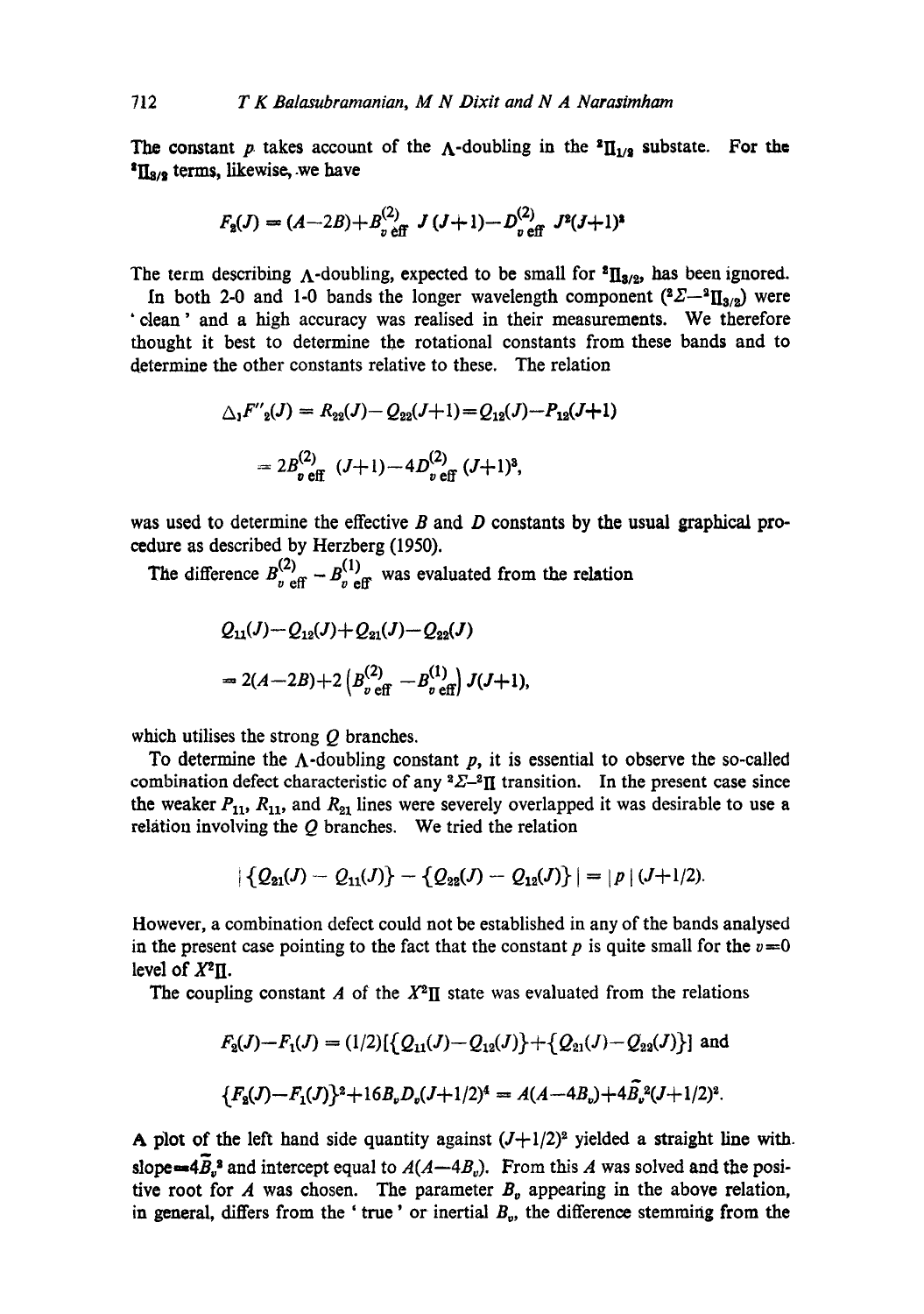effect of centrifugal distortion on  $A$  as has been discussed in detail by James (1964). In the present case, for the  $v=0$  level, B was found to be 0.2965 cm<sup>-1</sup> while B was  $0.258$  cm<sup>-1</sup>.

3.3b. *The C<sup>2</sup>* $\Sigma$  *state:* The rotational terms of a <sup>2</sup> $\Sigma$  state are given by

$$
F_1(N) = T_v + B_v N(N+1) - D_v N^2 (N+1)^2 + N\gamma/2,
$$
  
\n
$$
F_2(N) = T_v + B_v N(N+1) - D_v N^2 (N+1)^2 - (N+1)\gamma/2,
$$

where  $\gamma$  represents the spin-rotation interaction parameter. We used the following relations for the determination of  $B<sub>v</sub>$  and  $D<sub>v</sub>$ .

$$
\Delta_1 F_1'(N = J - 1/2) = Q_{12}(J + 1) - P_{12}(J + 1)
$$
  
=  $\gamma/2 + 2B_v(J + 1/2) - 4D_v(J + 1/2)^3$ ,  

$$
\Delta_1 F_2'(N = J - 1/2) = R_{22}(J - 1) - Q_{22}(J - 1)
$$
  
=  $-\gamma/2 + 2B_v(J + 1/2) - 4D_v(J + 1/2)^3$ .

A graph of

$$
\frac{\triangle_1 F_1'(N) + \triangle_1 F'_2(N)}{2(J+1/2)}
$$

against  $(J+1/2)^2$  readily yielded the values for  $B_v$  and  $D_v$ . The differences

$$
R_{11}(J-1)-Q_{21}(J-1), Q_{11}(J)-P_{21}(J), R_{12}(J-1)-Q_{22}(J-1)
$$

**and** 

$$
Q_{12}(J) \!\!-\!\! P_{22}(J),
$$

directly give the separation between the N doublets viz.  $\Delta v_{12}(N)$  of the upper state. To obtain the splitting parameter  $\gamma$  use was made of the relation

$$
\triangle \nu_{12}(N) = \gamma(N+1/2),
$$

for the  $v=1$  level. For the  $v=2$  level, an indirect procedure had to be resorted to as in the 2-0 band the relevant branches suffered from blending. The relation

$$
\triangle_1 F'_{21}(N=J-1/2) = Q_{22}(J) - Q_{12}(J) = (2B_v - \gamma)(J+1/2) - 4D_v(J+1/2)^3,
$$

is readily established from which the quantity  $(2B_v-\gamma)$  was evaluated. This was combined with the value of  $B<sub>y</sub>$  obtained earlier to yield a fairly accurate value of  $\gamma$ . The value of  $\gamma$  ranged between 0.013 to 0.015 cm<sup>-1</sup>.

The vibrational quanta  $\triangle G_{(3/2)}$  and  $\triangle G_{(1/2)}$  and the parameter  $a_e$  were evaluated  $P. -11$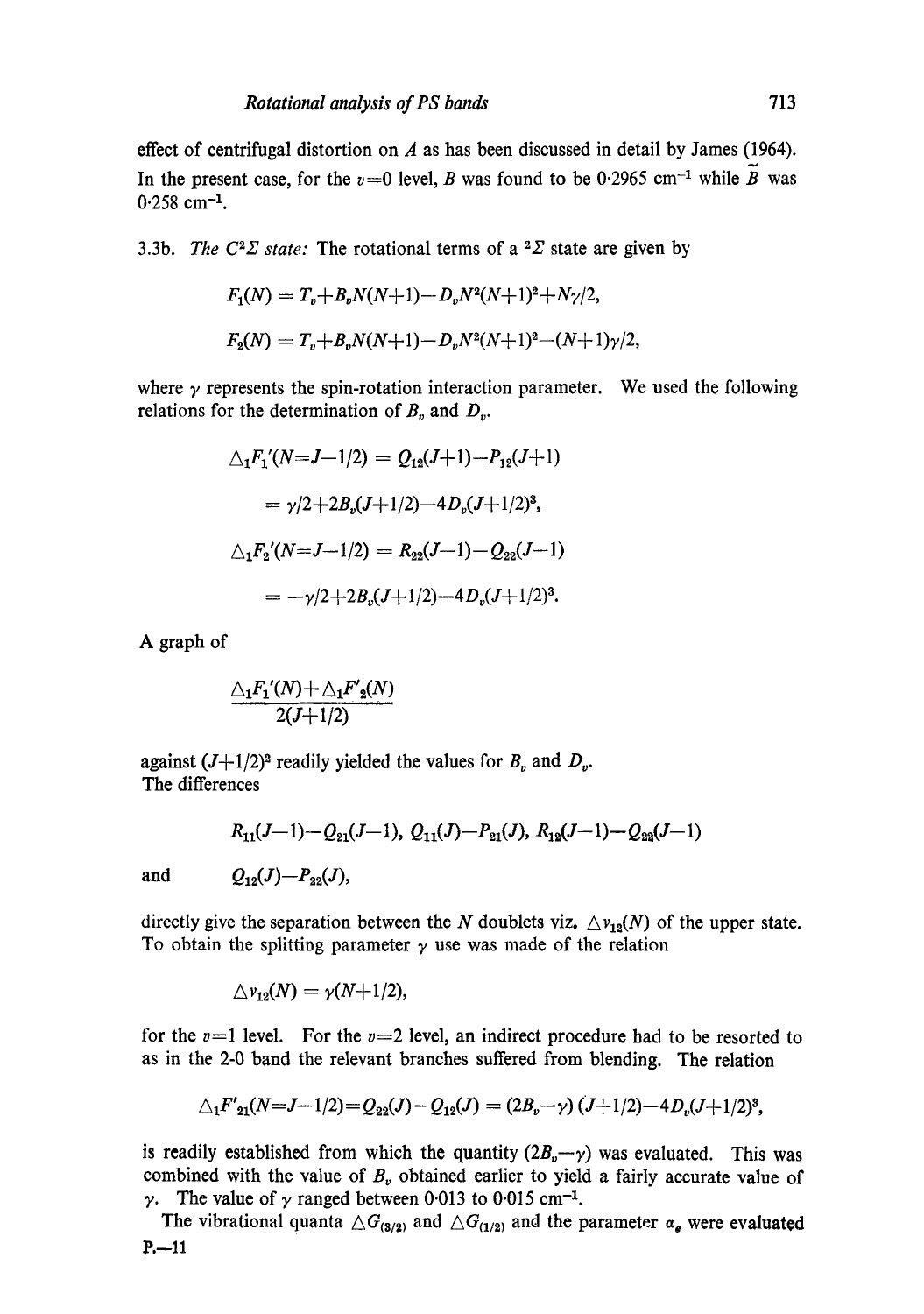by suitably combining the  $Q$  lines of 2-0, 1-0 and 1-0, 0-0 bands in turn as described by Herzberg (1950). From the two vibrational quanta the value of  $\omega_e$  and  $\omega_e x_e$  for the  $C^2\Sigma$  state was obtained. Finally the band origins of the individual subbands were obtained graphically from the relations

$$
Q_{11}(J) + Q_{21}(J) = \left(2\nu_0^{(1)} + \frac{1}{2} B_v^{''(1)} - \gamma\right)
$$
  
+ 
$$
2 \left(B_v^{'} - B_v^{''(1)}\right) (J + 1/2)^2
$$
  
- 
$$
2 \left(D_v^{'} - D_v^{''(1)}\right) (J + 1/2)^4.
$$
  

$$
Q_{12}(J) + Q_{22}(J) = \left(2\nu_0^{(2)} + \frac{1}{2} B_v^{''(2)} - \gamma\right)
$$
  
+ 
$$
2 \left(B_v^{'} - B_v^{''(2)}\right) (J + 1/2)^2
$$
  
- 
$$
2 \left(D_v^{'} - D_v^{''(2)}\right) (J + 1/2)^4.
$$

The determination of  $v_0^{(1)}$  and  $v_0^{(2)}$  in this fashion incidentally yielded accurate values for the differences

$$
\left(B_v^{'}-B_v^{''}\right)_{\text{eff}}^{(1)}\right),\ \left(B_v^{'}-B_v^{''}\right)_{\text{eff}}^{(2)}\right)\ \text{and}\ \left(D_v^{'}-D_v^{''}\right)_{\text{eff}}^{(1)}\right),\ \left(D_v^{'}-D_v^{''}\right)_{\text{eff}}^{(2)}\right).
$$

All the constants thus determined appear in table 1.

|             | $X^2\Pi$                                                                                                                                                                                                                                                                                                                                                                    | $C^2\Sigma$                                                                                                                                                                                                                                                                                                           |
|-------------|-----------------------------------------------------------------------------------------------------------------------------------------------------------------------------------------------------------------------------------------------------------------------------------------------------------------------------------------------------------------------------|-----------------------------------------------------------------------------------------------------------------------------------------------------------------------------------------------------------------------------------------------------------------------------------------------------------------------|
|             | $B_{0 \text{ eff}}^{(1)} = 0.2963_{2}$<br>$(0.29649)^*$<br>$B_{0 \text{ eff}}^{(2)} = 0.2967$<br>$(0.29695)^*$<br>$D_{0 \text{ eff}}^{(1)} = D_{0 \text{ eff}}^{(2)} = 2.0 \times 10^{-7}$<br>$(1.9 \times 10^{-7})$ *<br>$B_0$ (true) = 0.2965 <sub>3</sub><br>$= 1.900, A$<br>$\frac{r_0}{B_0}$ = 1.900 <sub>7</sub> A <sub>0</sub><br>= 0.258<br>A <sub>0</sub> = 321.93 | $T_e = 34688.7$<br>$B_0 = 0.2634_6$<br>$B_1 = 0.2614_8$<br>$B_2 = 0.2595_2$<br>$D_0 = D_1 = D_2 = 2.5 \times 10^{-7}$<br>$\gamma_0 = 0.012_{\rm s}$<br>$\gamma_1 = 0.015_s$<br>$y_2 = 0.015$<br>$B_e = 0.2644$<br>$a_e = 0.00195$<br>$D_{\rho} = 2.5 \times 10^{-7}$<br>$r_e = 2.013 \text{ A}$<br>$\omega_e$ = 534.1 |
|             |                                                                                                                                                                                                                                                                                                                                                                             | $\omega_e x_e = 3.07$                                                                                                                                                                                                                                                                                                 |
|             | Band origins                                                                                                                                                                                                                                                                                                                                                                |                                                                                                                                                                                                                                                                                                                       |
| <b>Band</b> | $C^2\Sigma - X^2\Pi_{1/2}$                                                                                                                                                                                                                                                                                                                                                  | $C^2\Sigma - X^2\Pi_{3/2}$                                                                                                                                                                                                                                                                                            |
| $0 - 0$     | 34586.04                                                                                                                                                                                                                                                                                                                                                                    |                                                                                                                                                                                                                                                                                                                       |
| $1-0$       | 35113.97                                                                                                                                                                                                                                                                                                                                                                    | 34792.66                                                                                                                                                                                                                                                                                                              |
| $2 - 0$     | 35635.76                                                                                                                                                                                                                                                                                                                                                                    | 35314.45                                                                                                                                                                                                                                                                                                              |

**Table 1.** Molecular constants (in cm<sup>-1</sup>) of the  $C^2\Sigma$  and  $X^2\Pi$  states of P<sup>32</sup>S

\*Values reported by Jenouvrier and Pascat (1978)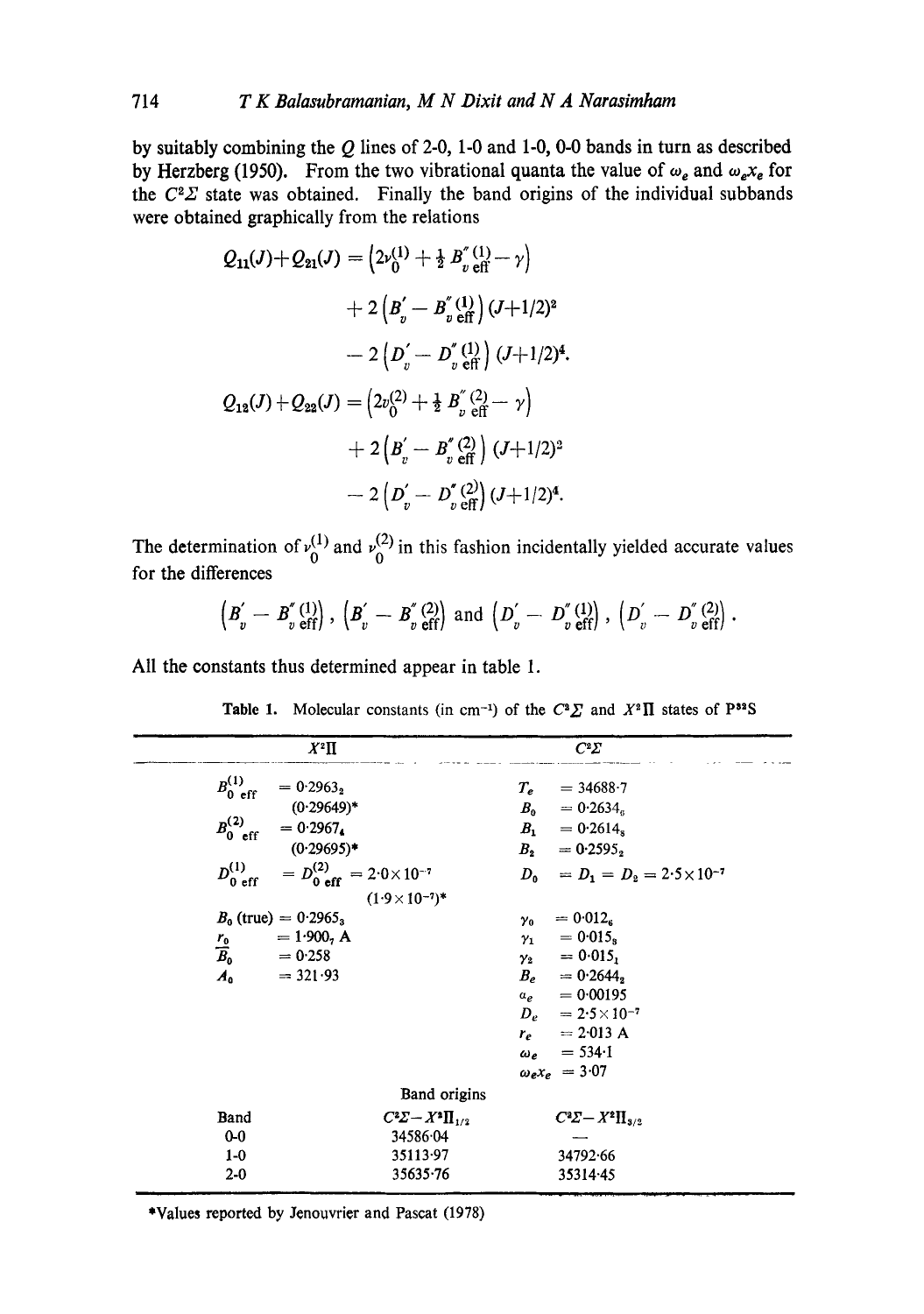3.4. *Electron configuration dissociation products and the parity of the*  $C^2\Sigma$  *state* 

The ground electron configuration of PS may be readily written down as

$$
KKLL(z\sigma)^2 \; (\gamma\sigma)^2 \; (\chi\sigma)^2 \; (\nu\pi)^4 \; \nu\pi \ldots \ldots X^2\Pi_r
$$

in analogy with similar molecules like NO, PO, NS, etc. The ground state has  $\omega_{\rm g}$  = 739 cm<sup>-1</sup> and  $r_{\rm g}$  = 1.90 A. The excited  $C^2\Sigma$  state has  $T_{\rm g}$  = 34689 cm<sup>-1</sup>,  $\omega_{\rm g}$  = 534 cm<sup>-1</sup> and  $r_e$  = 2.013A. The decrease in  $\omega_e$  and the increase in  $r_e$  suggest a loosening of the bond which can occur when a bonding electron is promoted to an anti-bonding orbital. Accordingly the possible configuration for  $C^2\Sigma$  is

$$
\ldots (z\sigma)^2 (y\sigma)^2 (x\sigma) (w\pi)^4 (v\pi)^2 \ldots^2 \Sigma^+, 2 \Sigma^-, 4 \Sigma^-, 2 \triangle.
$$

Since  $2\Sigma$  states with both parities arise, no conclusion may be drawn regarding the parity of the  $C^2\Sigma$  from the above consideration.

To obtain the possible dissociation products of  $C^2\Sigma$  we first estimate the dissociation energies of  $X^2\Pi$  and  $C^2\Sigma$  by Birge-Sponor extrapolation.

$$
D_e \sim (0.85) \frac{\omega_e^2}{4\omega_e x_e},
$$

the factor 0.85 being included to compensate for the well-known fact that the usual extrapolation overestimates the dissociation energies. In this fashion we obtain

$$
D_e (X^2 \Pi) \sim 39100 \text{ cm}^{-1},
$$
  
\n $D_e (C^2 \Sigma) \sim 19600 \text{ cm}^{-1},$   
\n $T_e (C^2 \Sigma) + D_e (C^2 \Sigma) \sim 54300 \text{ cm}^{-1}.$ 

The atomic state combination, the molecular states that arise therefrom and the limits of dissociation are summarised below. All the limits are referred to the potential minimum of  $X^2\Pi$ .

| Separated atoms:<br>phosphorus+sulphur | Molecular states                                    | Limits of<br>dissociation<br>$(cm^{-1})$ |
|----------------------------------------|-----------------------------------------------------|------------------------------------------|
| ${}^4S_u + {}^3P_a$                    | $2,4,6\Sigma^+, 2,4,6\Pi$                           | 39100                                    |
| $^{4}S_{u} + ^{1}D_{a}$                | $4\Sigma^-$ , $4\Pi$ , $4\Delta$                    | 48400                                    |
| $^{2}D_{u}+~^{3}P_{a}$                 | $2,4\Sigma$ - (1), $2,4\Sigma$ + (2), $2,4\Pi$ (2), |                                          |
|                                        | $2,4\bigtriangleup(1),2,4\phi(1)$                   | 50500                                    |

We conclude that the  $C^2\Sigma$  state should correlate with the atomic combination  ${}^2D_u+{}^3P_g$ . However, this combination produces  ${}^2\Sigma$  states of both parities and the parity of  $C^2\Sigma$  state is still left undetermined.